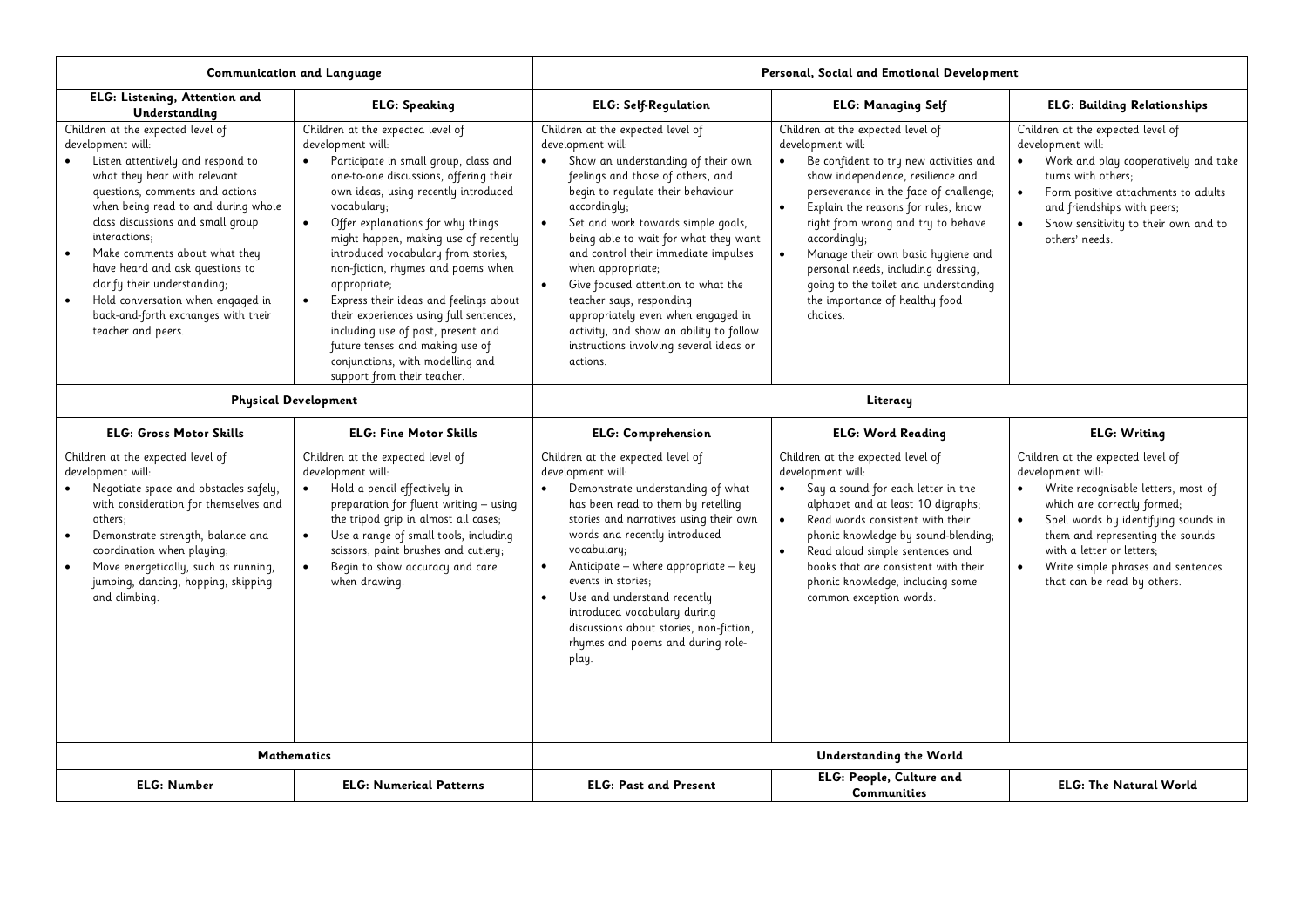| Children at the expected level of<br>development will:<br>Have a deep understanding of number<br>to 10, including the composition of<br>each number; 14<br>Subitise (recognise quantities without<br>counting) up to $5$ ;<br>Automatically recall (without<br>$\bullet$<br>reference to rhymes, counting or other<br>aids) number bonds up to 5 (including<br>subtraction facts) and some number<br>bonds to 10, including double facts. | Children at the expected level of<br>development will:<br>Verbally count beyond 20, recognising<br>the pattern of the counting system;<br>Compare quantities up to 10 in<br>$\bullet$<br>different contexts, recognising when<br>one quantity is greater than, less than<br>or the same as the other quantity;<br>Explore and represent patterns within<br>numbers up to 10, including evens<br>and odds, double facts and how<br>quantities can be distributed equally. | Children at the expected level of<br>development will:<br>Talk about the lives of the people<br>$\bullet$<br>around them and their roles in<br>society;<br>Know some similarities and differences<br>$\bullet$<br>between things in the past and now,<br>drawing on their experiences and<br>what has been read in class;<br>$\bullet$<br>Understand the past through settings,<br>characters and events encountered in<br>books read in class and storytelling. | Children at the expected level of<br>development will:<br>Describe their immediate environment<br>using knowledge from observation,<br>discussion, stories, non-fiction texts<br>and maps;<br>Know some similarities and differences<br>$\bullet$<br>between different religious and<br>cultural communities in this country,<br>drawing on their experiences and<br>what has been read in class;<br>Explain some similarities and<br>differences between life in this country<br>and life in other countries, drawing on<br>knowledge from stories, non-fiction<br>texts and - when appropriate - maps. | Children at the expected level of<br>development will:<br>Explore the natural world around<br>them, making observations and<br>drawing pictures of animals and<br>plants;<br>15 - Know some similarities and<br>differences between the natural world<br>around them and contrasting<br>environments, drawing on their<br>experiences and what has been read<br>in class;<br>Understand some important processes<br>and changes in the natural world<br>around them, including the seasons<br>and changing states of matter. |
|-------------------------------------------------------------------------------------------------------------------------------------------------------------------------------------------------------------------------------------------------------------------------------------------------------------------------------------------------------------------------------------------------------------------------------------------|--------------------------------------------------------------------------------------------------------------------------------------------------------------------------------------------------------------------------------------------------------------------------------------------------------------------------------------------------------------------------------------------------------------------------------------------------------------------------|------------------------------------------------------------------------------------------------------------------------------------------------------------------------------------------------------------------------------------------------------------------------------------------------------------------------------------------------------------------------------------------------------------------------------------------------------------------|----------------------------------------------------------------------------------------------------------------------------------------------------------------------------------------------------------------------------------------------------------------------------------------------------------------------------------------------------------------------------------------------------------------------------------------------------------------------------------------------------------------------------------------------------------------------------------------------------------|------------------------------------------------------------------------------------------------------------------------------------------------------------------------------------------------------------------------------------------------------------------------------------------------------------------------------------------------------------------------------------------------------------------------------------------------------------------------------------------------------------------------------|
|                                                                                                                                                                                                                                                                                                                                                                                                                                           | <b>Expressive Arts and Design</b>                                                                                                                                                                                                                                                                                                                                                                                                                                        |                                                                                                                                                                                                                                                                                                                                                                                                                                                                  |                                                                                                                                                                                                                                                                                                                                                                                                                                                                                                                                                                                                          |                                                                                                                                                                                                                                                                                                                                                                                                                                                                                                                              |
| <b>ELG: Creating with Materials</b>                                                                                                                                                                                                                                                                                                                                                                                                       | <b>ELG: Being Imaginative and</b><br><b>Expressive</b>                                                                                                                                                                                                                                                                                                                                                                                                                   |                                                                                                                                                                                                                                                                                                                                                                                                                                                                  |                                                                                                                                                                                                                                                                                                                                                                                                                                                                                                                                                                                                          |                                                                                                                                                                                                                                                                                                                                                                                                                                                                                                                              |
| Children at the expected level of<br>development will:<br>Safely use and explore a variety of<br>materials, tools and techniques,<br>experimenting with colour, design,<br>texture, form and function;<br>Share their creations, explaining the<br>$\bullet$<br>process they have used;<br>Make use of props and materials<br>when role playing characters in<br>narratives and stories.<br>ELG                                           | Children at the expected level of<br>development will:<br>Invent, adapt and recount narratives<br>and stories with peers and their<br>teacher:<br>Sing a range of well-known nursery<br>$\bullet$<br>rhymes and songs<br>Perform songs, rhymes, poems and<br>$\bullet$<br>stories with others, and - when<br>appropriate - try to move in time<br>with music.<br>Adult-Led Activity                                                                                      | <b>Continuous Provision</b>                                                                                                                                                                                                                                                                                                                                                                                                                                      | Vocabulary                                                                                                                                                                                                                                                                                                                                                                                                                                                                                                                                                                                               | Beware of the Bears<br>Alan MacDonald<br>Each Peach, Pear Plum<br>Janet and Allan Ahlberg<br>Outside Your Window<br>Nicola Davies<br>Mark Hearld<br>Golden Domes and Silver Lanterns: A<br>Muslim Book of Colours Hena Khan<br>Experience                                                                                                                                                                                                                                                                                    |
|                                                                                                                                                                                                                                                                                                                                                                                                                                           |                                                                                                                                                                                                                                                                                                                                                                                                                                                                          |                                                                                                                                                                                                                                                                                                                                                                                                                                                                  |                                                                                                                                                                                                                                                                                                                                                                                                                                                                                                                                                                                                          |                                                                                                                                                                                                                                                                                                                                                                                                                                                                                                                              |
|                                                                                                                                                                                                                                                                                                                                                                                                                                           |                                                                                                                                                                                                                                                                                                                                                                                                                                                                          | Autumn i (9 Weeks)                                                                                                                                                                                                                                                                                                                                                                                                                                               |                                                                                                                                                                                                                                                                                                                                                                                                                                                                                                                                                                                                          |                                                                                                                                                                                                                                                                                                                                                                                                                                                                                                                              |
|                                                                                                                                                                                                                                                                                                                                                                                                                                           |                                                                                                                                                                                                                                                                                                                                                                                                                                                                          |                                                                                                                                                                                                                                                                                                                                                                                                                                                                  |                                                                                                                                                                                                                                                                                                                                                                                                                                                                                                                                                                                                          |                                                                                                                                                                                                                                                                                                                                                                                                                                                                                                                              |
| Guess who?                                                                                                                                                                                                                                                                                                                                                                                                                                |                                                                                                                                                                                                                                                                                                                                                                                                                                                                          |                                                                                                                                                                                                                                                                                                                                                                                                                                                                  | <b>Dinosaurs</b>                                                                                                                                                                                                                                                                                                                                                                                                                                                                                                                                                                                         | Let's Celebrate                                                                                                                                                                                                                                                                                                                                                                                                                                                                                                              |
| Understanding the World and Investigation<br>Talk about similarities and<br>differences<br>People significant to them<br>$\bullet$                                                                                                                                                                                                                                                                                                        | Resources:<br>Only One You - Linda Kranz<br>$\bullet$<br>There's Only One You - Kathryn<br>Heiling                                                                                                                                                                                                                                                                                                                                                                       | Understanding the World and Investigation<br>Dinosaurs<br>$\bullet$<br>Dinosaur species - Tyrannosaurus<br>$\bullet$<br>Herbivores/ carnivores/ omnivores<br>$\bullet$                                                                                                                                                                                                                                                                                           | Writing<br>Handwriting<br>$\bullet$<br>Name Writing<br>Labels                                                                                                                                                                                                                                                                                                                                                                                                                                                                                                                                            | Room on the Broom<br>Dinosaurs<br>Love<br>Julia Donaldson<br>Underpants-<br>Clare Freeman                                                                                                                                                                                                                                                                                                                                                                                                                                    |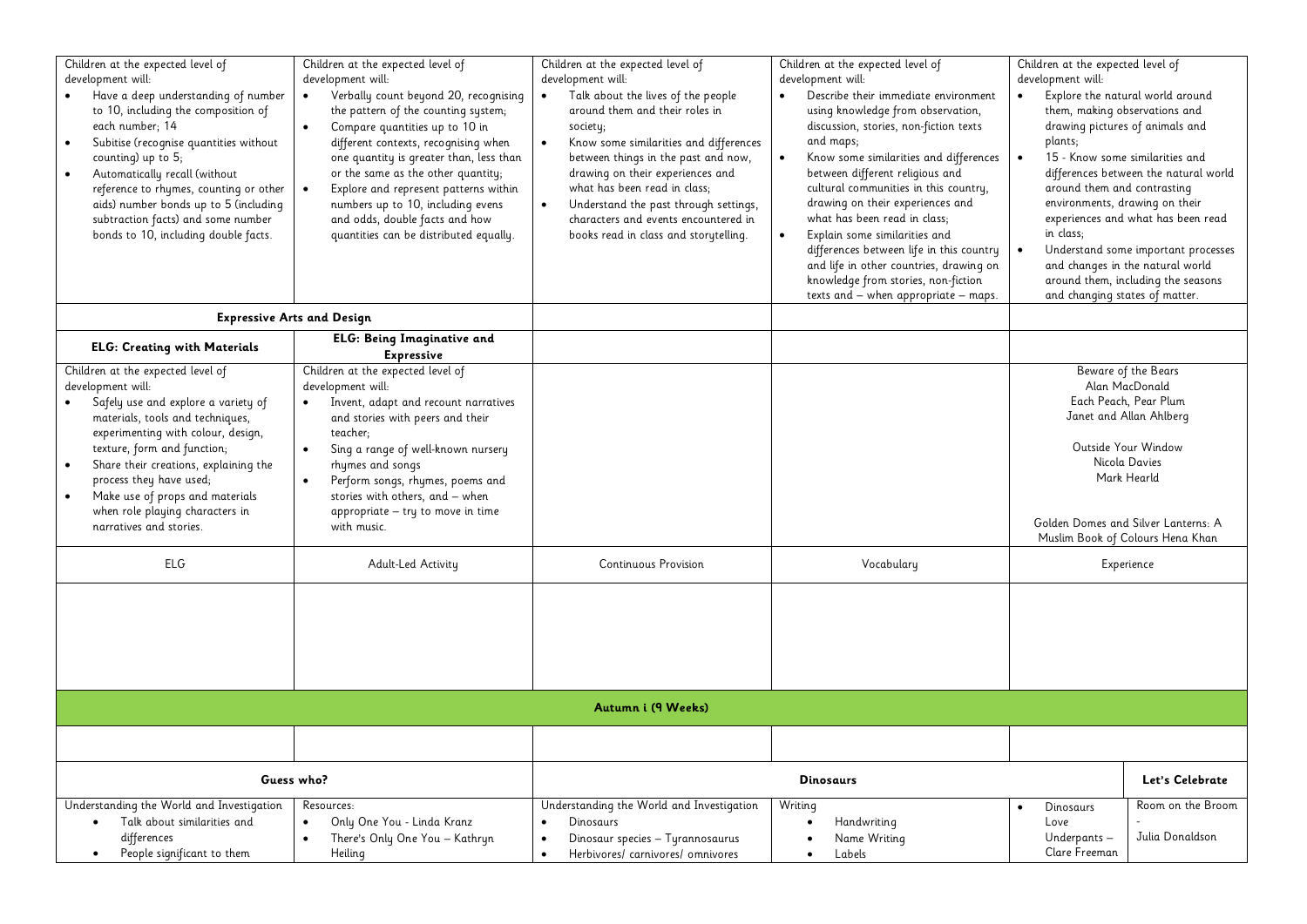| Changes - growing up!<br>$\bullet$<br>Our body- skeletons<br>Senses - What can you feel?<br>What can you smell? What can<br>you see? What can you hear?<br>What can you taste?<br>Healthy foods<br>Changes in the environment -<br>Autumn<br>Writing<br>Handwriting<br>Name Writing<br>Labels<br>Art<br>Drawing<br>Responding to Music and Songs<br>Ourselves Songs and Rhymes<br>Self Portraits / Family Representation<br>Role Play/Imaginative Play<br>Ourselves Songs<br>$\bullet$<br>(Heads/Shoulders/Knees and Toes) | Everyone Can Learn to Ride a Bicycle<br>$\bullet$<br>-Chris Raschka<br>Beautiful Oops! - Barney Saltzberg<br>$\bullet$<br>You Choose - Pippa Goodhart<br>$\bullet$<br>Superkid - Claire Freedman<br>On Sudden Hill - Linda Sarah<br>Owl Babies - Martin Waddell<br>$\bullet$<br>Funny Bones - Janet and Allan<br>$\bullet$<br>Ahlberg<br>10 Things I Can Do To Help My<br>$\bullet$<br>World - Melanie Walsh<br>Songs:<br>If You're Happy and you Know It<br>$\bullet$<br>Heads, Shoulders, Knees and Toes<br>One Finger, One Thumb<br>$\bullet$<br>Please and Thank You Song Hello<br>Song<br>PSHE - Introduce the Tell-Me Tree (book) | What hatches from an egg? (linking<br>$\bullet$<br>to animals today and dinosaurs in the<br>past - hatching)<br>Fossils<br>$\bullet$<br>Art<br>$\bullet$<br>Painting<br>Responding to Music and Songs<br>$\bullet$<br>Dinosaur Songs: Instruments and<br>Music<br>Dinosaur Movement to Music | Key Questions<br>1. Dinosaur hunt - How can I explore and<br>discover various dinosaurs?<br>2. Dinosaur hunt - What did a dinosaur<br>landscape look like?<br>3. Dinosaur families -How can I find out<br>how dinosaurs begin their life?<br>4. Dinosaur feast - How can I classify<br>dinosaurs into herbivores, carnivores and<br>omnivores?<br>5. Dinosaur feast - What is a healthy diet?<br>6. Fossils galore - What is it like to be a<br>palaeontologist?<br>7. Let's create a dinosaur - How can I<br>create and design my own dinosaur?<br>Links through provision<br>Dinosaur small world area<br>Dinosaur and egg counting maths<br>$\bullet$<br>area<br>Dinosaur role play / palaeontologists<br>$\bullet$<br>Dinosaur cutters and shapes in<br>$\bullet$<br>playdough area<br>Egg / fossil / dinosaur resources art<br>$\bullet$<br>area<br>Dinosaur name tracing writing area<br>$\bullet$<br>Dinosaur games on ipads / computing<br>area | Dinosaur who<br>Songs:<br>$\bullet$<br>Christmas<br>Pooped a<br>$\bullet$<br>Songs (songs<br>Planet -Tom<br>linked to<br>Fletcher<br>Nativity)<br>Discovering<br>$\bullet$<br>Dem Bones<br>Dinosaurs<br>$\bullet$<br>(Layer by<br>Song<br>Layer) - Anne<br>When You<br>$\bullet$<br>Rooney<br>Cast a Magic<br>Spell (BBC<br>Harry and his<br>Bucketful of<br>Nursery<br>Dinosaurs<br>Rhymes)<br>Aliens Love<br>Incy Wincy<br>$\bullet$<br>$\bullet$<br>Spider<br>Dinopants<br>Tyrannosaurus<br>Drip<br>Non-Fiction<br>$\bullet$<br>dinosaur<br>books<br>Cave Baby<br>$\bullet$<br>Songs:<br>$\bullet$<br>Dinosaurs<br>(BBC Nursery<br>Rhymes)<br>10 Little<br>$\bullet$<br>Dinosaurs<br>Dinosaur<br>Songs<br>Never Smile at<br>$\bullet$<br>a Crocodile<br>Dinosaur<br>$\bullet$<br>Movement<br>Song |
|----------------------------------------------------------------------------------------------------------------------------------------------------------------------------------------------------------------------------------------------------------------------------------------------------------------------------------------------------------------------------------------------------------------------------------------------------------------------------------------------------------------------------|-----------------------------------------------------------------------------------------------------------------------------------------------------------------------------------------------------------------------------------------------------------------------------------------------------------------------------------------------------------------------------------------------------------------------------------------------------------------------------------------------------------------------------------------------------------------------------------------------------------------------------------------|----------------------------------------------------------------------------------------------------------------------------------------------------------------------------------------------------------------------------------------------------------------------------------------------|---------------------------------------------------------------------------------------------------------------------------------------------------------------------------------------------------------------------------------------------------------------------------------------------------------------------------------------------------------------------------------------------------------------------------------------------------------------------------------------------------------------------------------------------------------------------------------------------------------------------------------------------------------------------------------------------------------------------------------------------------------------------------------------------------------------------------------------------------------------------------------------------------------------------------------------------------------|------------------------------------------------------------------------------------------------------------------------------------------------------------------------------------------------------------------------------------------------------------------------------------------------------------------------------------------------------------------------------------------------------------------------------------------------------------------------------------------------------------------------------------------------------------------------------------------------------------------------------------------------------------------------------------------------------------------------------------------------------------------------------------------------------|
|                                                                                                                                                                                                                                                                                                                                                                                                                                                                                                                            |                                                                                                                                                                                                                                                                                                                                                                                                                                                                                                                                                                                                                                         |                                                                                                                                                                                                                                                                                              |                                                                                                                                                                                                                                                                                                                                                                                                                                                                                                                                                                                                                                                                                                                                                                                                                                                                                                                                                         | Harvest Festival                                                                                                                                                                                                                                                                                                                                                                                                                                                                                                                                                                                                                                                                                                                                                                                     |
| Communication and Language (Listening<br>and attention, understanding and speaking)                                                                                                                                                                                                                                                                                                                                                                                                                                        | Personal, Social and Emotional<br>Development                                                                                                                                                                                                                                                                                                                                                                                                                                                                                                                                                                                           | <b>Physical Development</b>                                                                                                                                                                                                                                                                  | Literacy Comprehension, word reading,<br>Writing                                                                                                                                                                                                                                                                                                                                                                                                                                                                                                                                                                                                                                                                                                                                                                                                                                                                                                        | <b>Mathematics</b>                                                                                                                                                                                                                                                                                                                                                                                                                                                                                                                                                                                                                                                                                                                                                                                   |
| Understand how to listen<br>$\bullet$<br>carefully and why listening is<br>important.<br>Engage in story times.<br>Listen attentively and respond to<br>what they hear with relevant<br>questions, comments and actions<br>when being read to and during<br>whole class discussions and<br>small group interactions.<br>Learn new vocabulary<br>Use new vocabulary through the<br>day                                                                                                                                      | See themselves as a valuable<br>$\bullet$<br>individual.<br>Build constructive and respectful<br>$\bullet$<br>relationships.<br>Express their feelings and<br>$\bullet$<br>consider the feelings of others,<br>regulate behaviour accordingly.<br>Work and play cooperatively<br>and take turns with others<br>Give focused attention to what<br>$\bullet$<br>the teacher says                                                                                                                                                                                                                                                          | Further develop the skills they<br>$\bullet$<br>need to manage the school day<br>successfully: lining up and<br>queuing, mealtimes, personal<br>hygiene<br>Develop fine motor skills-<br>holding pencil correctly, using<br>scissors etc                                                     | Read individual letters by saying<br>$\bullet$<br>the sounds for them.<br>Demonstrate understanding of<br>$\bullet$<br>what has been read to them by<br>retelling stories and narratives<br>using their own words and<br>recently introduced vocabulary.<br>Anticipate (where appropriate)<br>key events in stories.<br>Use and understand recently<br>introduced vocabulary during<br>discussions about stories, non-<br>fiction, rhymes and poems and<br>during role play.                                                                                                                                                                                                                                                                                                                                                                                                                                                                            | Count objects, actions and<br>$\bullet$<br>sounds.<br>Link the number symbol<br>(numeral) with its cardinal<br>number value.<br>Select, rotate and manipulate<br>$\bullet$<br>shapes in order to develop<br>spatial reasoning skills.<br>Continue, copy and create<br>repeating patterns.<br>Compare length, weight and<br>capacity.                                                                                                                                                                                                                                                                                                                                                                                                                                                                 |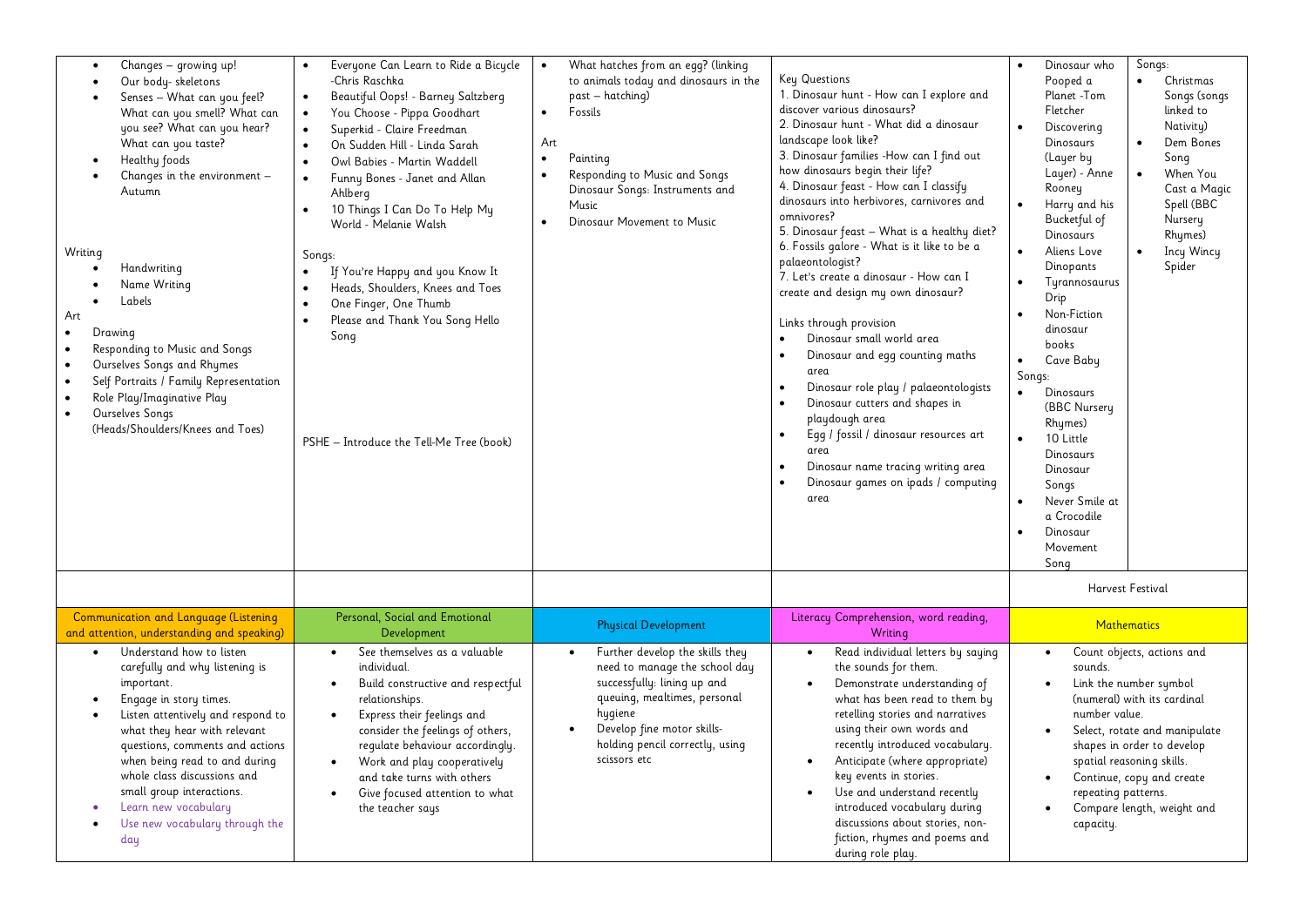|                                                                                                                                                                                                                                                                                                                                                                                                                                                                                                                                                                                                                                               |                                                                                                                                                                                                                                                                |                                      | Say a sound for each letter in<br>$\bullet$<br>the alphabet<br>Write recognisable letters, most<br>of which are correctly formed.                                                                                                                                                                                                                                                                                                                                                                                                                                |                                                                                                                                                                                                                                                                                                                                                                                                                                          |
|-----------------------------------------------------------------------------------------------------------------------------------------------------------------------------------------------------------------------------------------------------------------------------------------------------------------------------------------------------------------------------------------------------------------------------------------------------------------------------------------------------------------------------------------------------------------------------------------------------------------------------------------------|----------------------------------------------------------------------------------------------------------------------------------------------------------------------------------------------------------------------------------------------------------------|--------------------------------------|------------------------------------------------------------------------------------------------------------------------------------------------------------------------------------------------------------------------------------------------------------------------------------------------------------------------------------------------------------------------------------------------------------------------------------------------------------------------------------------------------------------------------------------------------------------|------------------------------------------------------------------------------------------------------------------------------------------------------------------------------------------------------------------------------------------------------------------------------------------------------------------------------------------------------------------------------------------------------------------------------------------|
| Understanding the World                                                                                                                                                                                                                                                                                                                                                                                                                                                                                                                                                                                                                       | <b>Expressive Arts and Design</b>                                                                                                                                                                                                                              | <b>Religious Education</b>           | Phonics                                                                                                                                                                                                                                                                                                                                                                                                                                                                                                                                                          | Vocabulary                                                                                                                                                                                                                                                                                                                                                                                                                               |
| Talk about members of their<br>immediate family and<br>community. Talk about the lives<br>of people around them and their<br>roles in society.<br>Name and describe people who<br>$\bullet$<br>are familiar to them.<br>Know some similarities and<br>$\bullet$<br>differences between in the past<br>and now.<br>Explore the natural world<br>around them, making<br>observations and drawing<br>pictures of animals and plants.<br>Important changes and seasons<br>$\bullet$<br>Understand the effect of<br>$\bullet$<br>changing seasons on the natural<br>world around them Describe<br>what they see, hear, and feel<br>whilst outside. | Develop storylines in their<br>$\bullet$<br>pretend play.<br>Explore, use, and refine a variety<br>of artistic effects to express their<br>ideas and feelings<br>Explore and engage in music<br>$\bullet$<br>making and dance, performing<br>solo or in groups | $\bullet$                            | Phase 2<br>Phoneme/grapheme correspondence<br>$\bullet$<br>Blending and segmenting words using<br>$\bullet$<br>taught letters                                                                                                                                                                                                                                                                                                                                                                                                                                    | Dinosaur<br>Egg<br>Family<br>Extinct<br>Stegosaurus<br><b>Tyrannosaurs Rex</b><br>Pterodactyl<br>Diplodocus<br>Triceratops<br>Velociraptor<br>Herbivore<br>Carnivore<br>Omnivore<br>Diet<br>Healthy<br>Fossil<br>Palaeontologist                                                                                                                                                                                                         |
|                                                                                                                                                                                                                                                                                                                                                                                                                                                                                                                                                                                                                                               |                                                                                                                                                                                                                                                                | Autumn ii (7 Weeks)                  |                                                                                                                                                                                                                                                                                                                                                                                                                                                                                                                                                                  |                                                                                                                                                                                                                                                                                                                                                                                                                                          |
|                                                                                                                                                                                                                                                                                                                                                                                                                                                                                                                                                                                                                                               | Knights, Castles and Dragons                                                                                                                                                                                                                                   |                                      |                                                                                                                                                                                                                                                                                                                                                                                                                                                                                                                                                                  | Winter/Christmas                                                                                                                                                                                                                                                                                                                                                                                                                         |
|                                                                                                                                                                                                                                                                                                                                                                                                                                                                                                                                                                                                                                               | Writing<br>Handwriting<br>Name Writing<br>Labels<br>Art<br>Printing<br>$\bullet$<br>Building<br>$\bullet$<br>Materials<br>$\bullet$<br>Folding, cutting and sticking<br>$\bullet$<br>Mixing paint<br>$\bullet$                                                 | The Kiss that Missed - David Melling | Understanding the World<br>Antarctica<br>$\bullet$<br>Emperor Penguins/Leopard Seals and<br>$\bullet$<br>other animals following the children's<br>interests<br>Freezing and Melting<br>$\bullet$<br>Gardening - Autumn<br>$\bullet$<br>Writing<br>Handwriting<br>$\bullet$<br>Name Writing<br>$\bullet$<br>Labels<br>$\bullet$<br>Lists<br>$\bullet$<br>Art<br>$\bullet$<br>Printing<br>Responding to Music and Songs<br>$\bullet$<br>Christmas Songs,<br>$\bullet$<br>Creative Art Activities Antarctica<br>$\bullet$<br>Representation Percussion Instruments | <b>Books and Songs</b><br>Lost and Found<br>Little Penguin Lost<br>Penguins<br>Antarctica<br>The Not So Brave Penguin<br>Be Brave Little Penguin<br>The Problem with Penguins<br>Geronimo - D Walliams<br>I'm a Little Penguin Poem<br>Penguin Counting Song<br>Penguin Movement Song<br>Lost and Found - Oliver Jeffers<br>Blown Away - Rob Biddulph<br>A Collaboration with Nature<br>Andy Goldsworthy<br>Father Christmas Needs a Wee |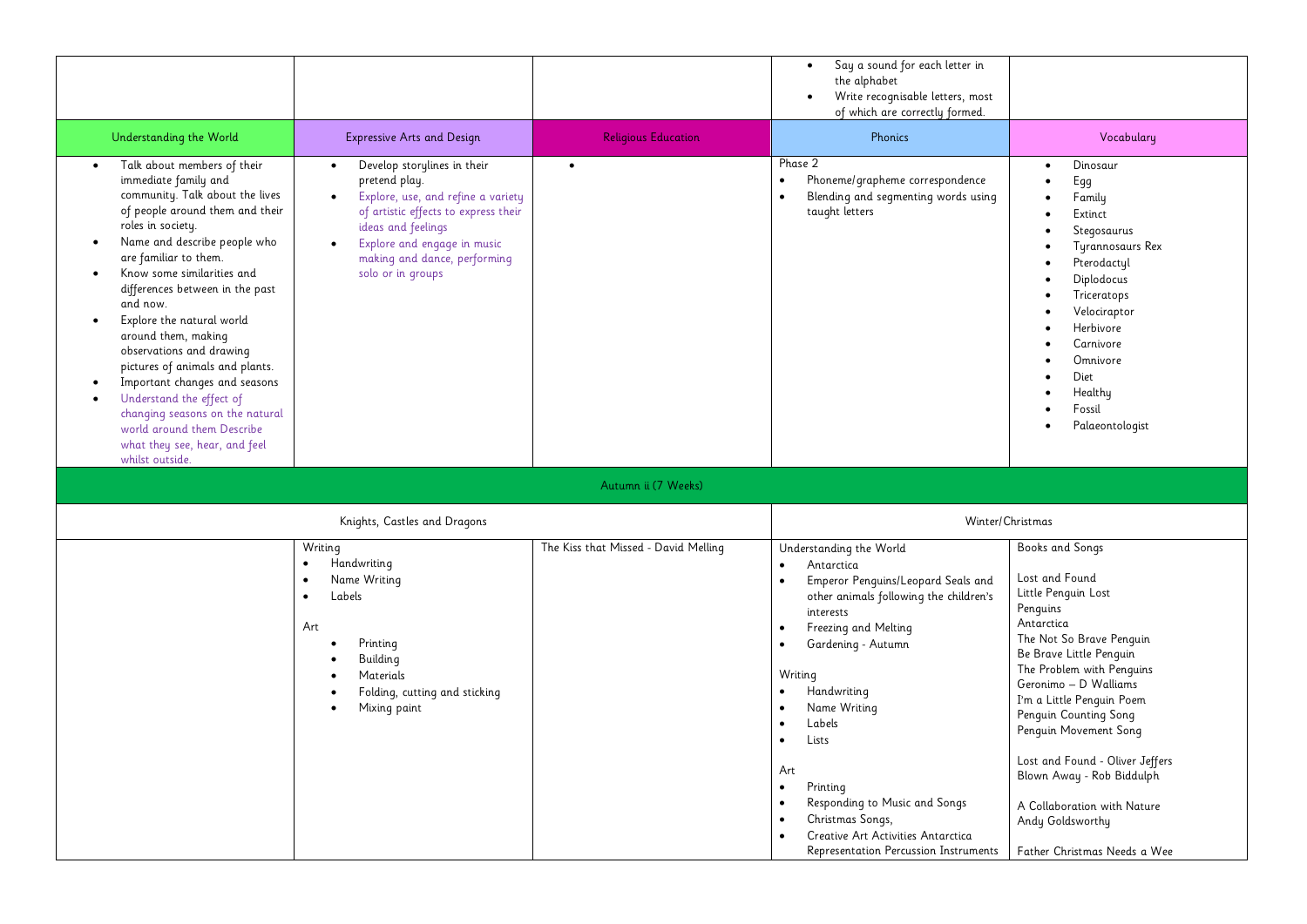|                                                                                                                                                                                                                                                                                                                                                                                                                                                                                                                                                                                                |                                                                                                                                                                                                                   |                                                                                                                                                                                                                                                                                                                                                                                                                                                                                                                                                                                                                                                                                                                                                                                                                                                                                                                                                                                                            | Role Play/Imaginative Play<br>$\bullet$<br>Penguin Songs<br>The Penguin Dance<br>$\bullet$                                                                                                                                                                                                                                                                                                                                                                                                                                                                                                                                                                                                                                                   | The Jolly Christmas Postman<br>The Christmas Story/Nativity                                                                                                                                                                                                                                                                          |
|------------------------------------------------------------------------------------------------------------------------------------------------------------------------------------------------------------------------------------------------------------------------------------------------------------------------------------------------------------------------------------------------------------------------------------------------------------------------------------------------------------------------------------------------------------------------------------------------|-------------------------------------------------------------------------------------------------------------------------------------------------------------------------------------------------------------------|------------------------------------------------------------------------------------------------------------------------------------------------------------------------------------------------------------------------------------------------------------------------------------------------------------------------------------------------------------------------------------------------------------------------------------------------------------------------------------------------------------------------------------------------------------------------------------------------------------------------------------------------------------------------------------------------------------------------------------------------------------------------------------------------------------------------------------------------------------------------------------------------------------------------------------------------------------------------------------------------------------|----------------------------------------------------------------------------------------------------------------------------------------------------------------------------------------------------------------------------------------------------------------------------------------------------------------------------------------------------------------------------------------------------------------------------------------------------------------------------------------------------------------------------------------------------------------------------------------------------------------------------------------------------------------------------------------------------------------------------------------------|--------------------------------------------------------------------------------------------------------------------------------------------------------------------------------------------------------------------------------------------------------------------------------------------------------------------------------------|
| Diwali Thursday 4th November<br>Bonfire Night 5th November                                                                                                                                                                                                                                                                                                                                                                                                                                                                                                                                     | Remembrance Sunday 14th November                                                                                                                                                                                  |                                                                                                                                                                                                                                                                                                                                                                                                                                                                                                                                                                                                                                                                                                                                                                                                                                                                                                                                                                                                            |                                                                                                                                                                                                                                                                                                                                                                                                                                                                                                                                                                                                                                                                                                                                              | Christmas                                                                                                                                                                                                                                                                                                                            |
|                                                                                                                                                                                                                                                                                                                                                                                                                                                                                                                                                                                                |                                                                                                                                                                                                                   |                                                                                                                                                                                                                                                                                                                                                                                                                                                                                                                                                                                                                                                                                                                                                                                                                                                                                                                                                                                                            |                                                                                                                                                                                                                                                                                                                                                                                                                                                                                                                                                                                                                                                                                                                                              |                                                                                                                                                                                                                                                                                                                                      |
| Communication and Language (Listening<br>and attention, understanding and speaking)                                                                                                                                                                                                                                                                                                                                                                                                                                                                                                            | Personal, Social and Emotional<br>Development                                                                                                                                                                     | <b>Physical Development</b>                                                                                                                                                                                                                                                                                                                                                                                                                                                                                                                                                                                                                                                                                                                                                                                                                                                                                                                                                                                | Literacy Comprehension, word reading,<br>Writing                                                                                                                                                                                                                                                                                                                                                                                                                                                                                                                                                                                                                                                                                             | <b>Mathematics</b>                                                                                                                                                                                                                                                                                                                   |
| Ask questions to find out more<br>$\bullet$<br>and to check they understand<br>what has been said to them.<br>Develop social phrases<br>Engage in story times.<br>Make comments about what<br>they have heard and ask<br>questions to clarify their<br>understanding.<br>Hold conversation when<br>$\bullet$<br>engaged in back-and-forth<br>exchanges with their teacher<br>and peers.<br>Learn new vocabulary<br>$\bullet$<br>Use new vocabulary through the<br>day<br>Listen carefully to rhymes and<br>songs, paying attention to how<br>they sound.<br>Learn rhymes, poems, and<br>songs. | See previous<br>$\bullet$                                                                                                                                                                                         | Revise and refine the<br>$\bullet$<br>fundamental movement skills<br>they have already acquired:<br>rolling, crawling, walking,<br>jumping, running, hopping,<br>skipping, climbing.<br>Develop fine motor skills-<br>$\bullet$<br>holding pencil correctly, using<br>scissors etc<br>Develop the overall body<br>$\bullet$<br>strength, co-ordination, balance,<br>and agility needed to engage<br>successfully with future physical<br>education sessions and other<br>physical disciplines including<br>dance, gymnastics, sport, and<br>swimming.<br>Develop their small motor skills<br>so that they can use a range of<br>tools competently, safely, and<br>confidently. Suggested tools:<br>pencils for drawing and writing,<br>paintbrushes, scissors, knives,<br>forks, and spoon.<br>Use their core muscle strength<br>$\bullet$<br>to achieve a good posture when<br>sitting at a table or sitting on<br>the floor.<br>Develop overall body-strength,<br>balance, co-ordination, and<br>agility | Blend sounds into words, so that<br>$\bullet$<br>they can read short words made<br>up of known letter-sound<br>correspondences.<br>Demonstrate understanding of<br>what has been read to them by<br>retelling stories and narratives<br>using their own words and<br>recently introduced vocabulary.<br>Anticipate (where appropriate)<br>$\bullet$<br>key events in stories.<br>Use and understand recently<br>introduced vocabulary during<br>discussions about stories, non-<br>fiction, rhymes and poems and<br>during role play.<br>Say a sound for each letter in<br>the alphabet<br>Read words consistent with their<br>phonic knowledge by sound-<br>blending.<br>Write recognisable letters, most<br>of which are correctly formed. | Count objects, actions and<br>$\bullet$<br>sounds.<br>Link the number symbol<br>(numeral) with its cardinal<br>number value.<br>Select, rotate and manipulate<br>$\bullet$<br>shapes in order to develop<br>spatial reasoning skills.<br>Continue, copy and create<br>repeating patterns.<br>Compare length, weight and<br>capacity. |
| Understanding the World                                                                                                                                                                                                                                                                                                                                                                                                                                                                                                                                                                        | <b>Expressive Arts and Design</b>                                                                                                                                                                                 | <b>Religious Education</b>                                                                                                                                                                                                                                                                                                                                                                                                                                                                                                                                                                                                                                                                                                                                                                                                                                                                                                                                                                                 | Phonics                                                                                                                                                                                                                                                                                                                                                                                                                                                                                                                                                                                                                                                                                                                                      | Vocabulary                                                                                                                                                                                                                                                                                                                           |
| Recognise that people have<br>different beliefs and celebrate<br>special times in different ways.<br>Recognise some similarities and<br>$\bullet$<br>differences between life in this<br>country and life in other<br>countries.                                                                                                                                                                                                                                                                                                                                                               | Sing in a group or on their own,<br>$\bullet$<br>increasingly matching the pitch<br>and following the melody.<br>Explore, use, and refine a variety<br>of artistic effects to express their<br>ideas and feelings | $\bullet$                                                                                                                                                                                                                                                                                                                                                                                                                                                                                                                                                                                                                                                                                                                                                                                                                                                                                                                                                                                                  | Phase 2<br>Phoneme/grapheme correspondence<br>$\bullet$<br>Blending and segmenting words using<br>taught letters                                                                                                                                                                                                                                                                                                                                                                                                                                                                                                                                                                                                                             | Story telling language:<br>Once upon a time, Suddenly,<br>$\bullet$<br>Next, Finally,<br>The end.<br>Fairytales<br>Characters<br>Setting                                                                                                                                                                                             |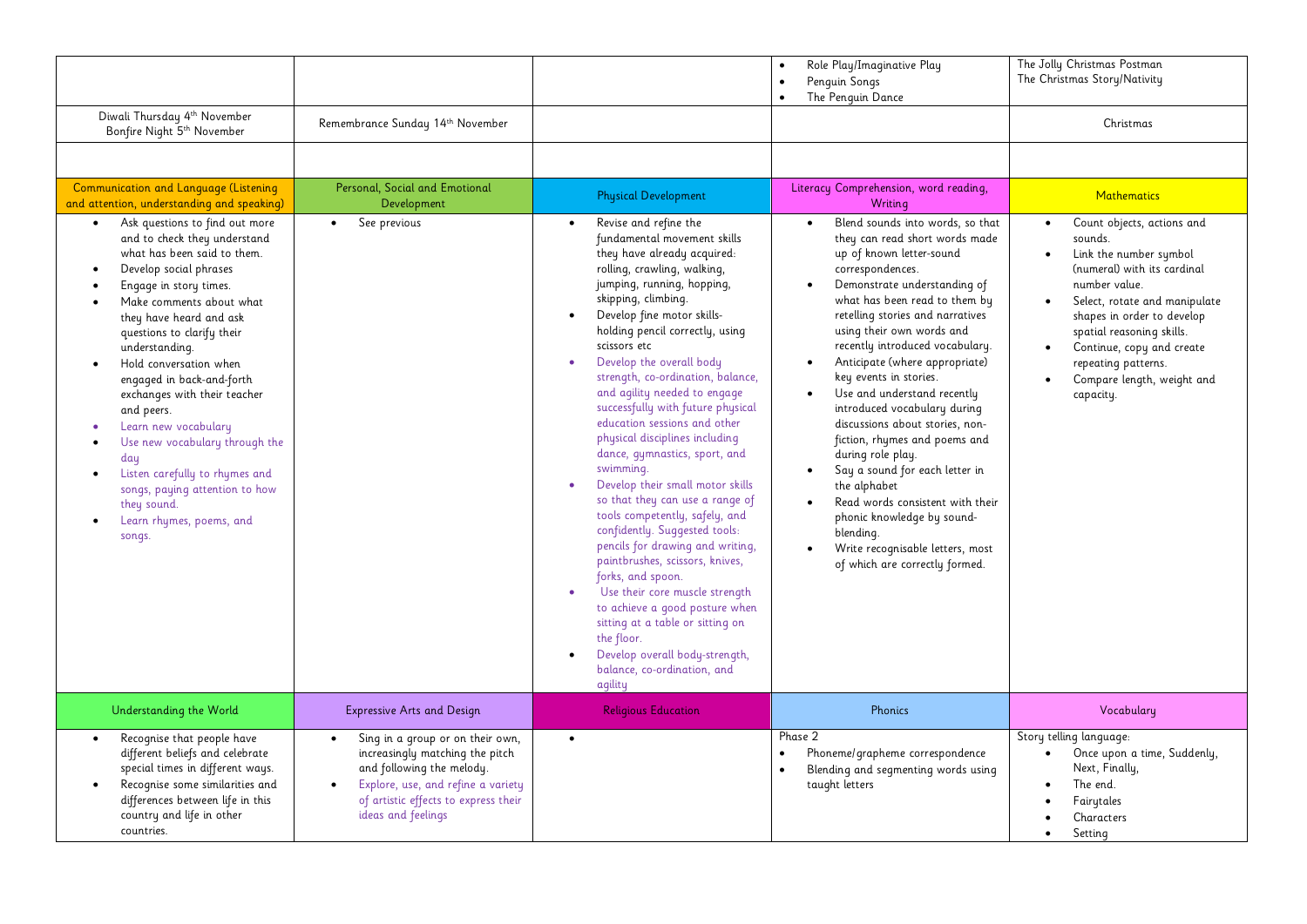| $\bullet$<br>$\bullet$ | Explore the natural world<br>around them, making<br>observations and drawing<br>pictures of animals and plants.<br>Understand the important<br>processes and changes in the<br>natural world around them,<br>including seasons and changing<br>states of matter<br>Understand the effect of<br>changing seasons on the natural<br>world around them<br>Describe what they see, hear,<br>and feel whilst outside. | Explore and engage in music<br>$\bullet$<br>making and dance, performing<br>solo or in groups.                                                                                                                                                                                                                                 |                                                                                                                                                                                                                                                                                                             |                                                                                                                                                                                                                                                                                                          |                                                                                                                                                                                                                             |
|------------------------|------------------------------------------------------------------------------------------------------------------------------------------------------------------------------------------------------------------------------------------------------------------------------------------------------------------------------------------------------------------------------------------------------------------|--------------------------------------------------------------------------------------------------------------------------------------------------------------------------------------------------------------------------------------------------------------------------------------------------------------------------------|-------------------------------------------------------------------------------------------------------------------------------------------------------------------------------------------------------------------------------------------------------------------------------------------------------------|----------------------------------------------------------------------------------------------------------------------------------------------------------------------------------------------------------------------------------------------------------------------------------------------------------|-----------------------------------------------------------------------------------------------------------------------------------------------------------------------------------------------------------------------------|
|                        |                                                                                                                                                                                                                                                                                                                                                                                                                  |                                                                                                                                                                                                                                                                                                                                | Spring i                                                                                                                                                                                                                                                                                                    |                                                                                                                                                                                                                                                                                                          |                                                                                                                                                                                                                             |
|                        |                                                                                                                                                                                                                                                                                                                                                                                                                  | Space                                                                                                                                                                                                                                                                                                                          |                                                                                                                                                                                                                                                                                                             | Transport                                                                                                                                                                                                                                                                                                |                                                                                                                                                                                                                             |
| $\bullet$              | Understanding the World<br>Planets<br>Solar System<br>Space Travel<br>Astronauts<br>Gardening - Planting/Spring                                                                                                                                                                                                                                                                                                  | Writing<br>Handwriting<br>$\bullet$<br>Name Writing<br>$\bullet$<br>Labels<br>$\bullet$<br>Simple Sentences<br>$\bullet$<br>Lists<br>$\bullet$<br>Art<br>Role Play/Imaginative Play<br>$\bullet$<br>5 Little Men in a Flying Saucer<br>$\bullet$<br>I'm a Little Rocket<br>$\bullet$<br>Moon Walking and Movement<br>$\bullet$ | Aliens Love Underpants - Clare Freeman<br>Under the Sea<br>(Layer by Layer)<br>Anne Rooney                                                                                                                                                                                                                  | Handwriting<br>$\bullet$<br>Name Writing<br>$\bullet$<br>Labels<br>$\bullet$<br>Simple Sentences<br>$\bullet$<br>Lists<br>$\bullet$<br>Instructions<br>$\bullet$<br>Chinese New Year 1st February                                                                                                        | You Can't Take an Elephant on<br>the Bus<br>The Train Ride - June Crebbin<br>The Wheels on the Bus - Paul Ozelinsky                                                                                                         |
|                        | Communication and Language (Listening<br>and attention, understanding and speaking)                                                                                                                                                                                                                                                                                                                              | Personal, Social and Emotional<br>Development                                                                                                                                                                                                                                                                                  | <b>Physical Development</b>                                                                                                                                                                                                                                                                                 | Literacy Comprehension, word reading,<br>Writing                                                                                                                                                                                                                                                         | <b>Mathematics</b>                                                                                                                                                                                                          |
| $\bullet$<br>$\bullet$ | Articulate their ideas and<br>thoughts in well-formed<br>sentences.<br>Connect one idea or action to<br>another using a range of<br>connectives.<br>Engage in non-fiction books.<br>Listen to and talk about selected<br>non-fiction to develop a deep                                                                                                                                                           | Show resilience and<br>$\bullet$<br>perseverance in the face of<br>challenge.<br>See themselves as a valuable<br>individual.                                                                                                                                                                                                   | Further develop and refine a<br>$\bullet$<br>range of ball skills including<br>throwing, catching, kicking,<br>passing, batting, and aiming.<br>Develop confidence, competence,<br>$\bullet$<br>precision, and accuracy when<br>engaging in activities that<br>involve a ball.<br>Develop fine motor skills | Read some letter groups that<br>$\bullet$<br>each represent one sound and<br>say sounds for them.<br>Read a few common exception<br>$\bullet$<br>words matched to the school's<br>phonic programme.<br>Demonstrate understanding of<br>what has been read to them by<br>retelling stories and narratives | Subitise<br>$\bullet$<br>Count beyond ten.<br>Compare numbers.<br>Understand the 'one more<br>than/one less than' relationship<br>between consecutive numbers.<br>Explore the composition of<br>$\bullet$<br>numbers to 10. |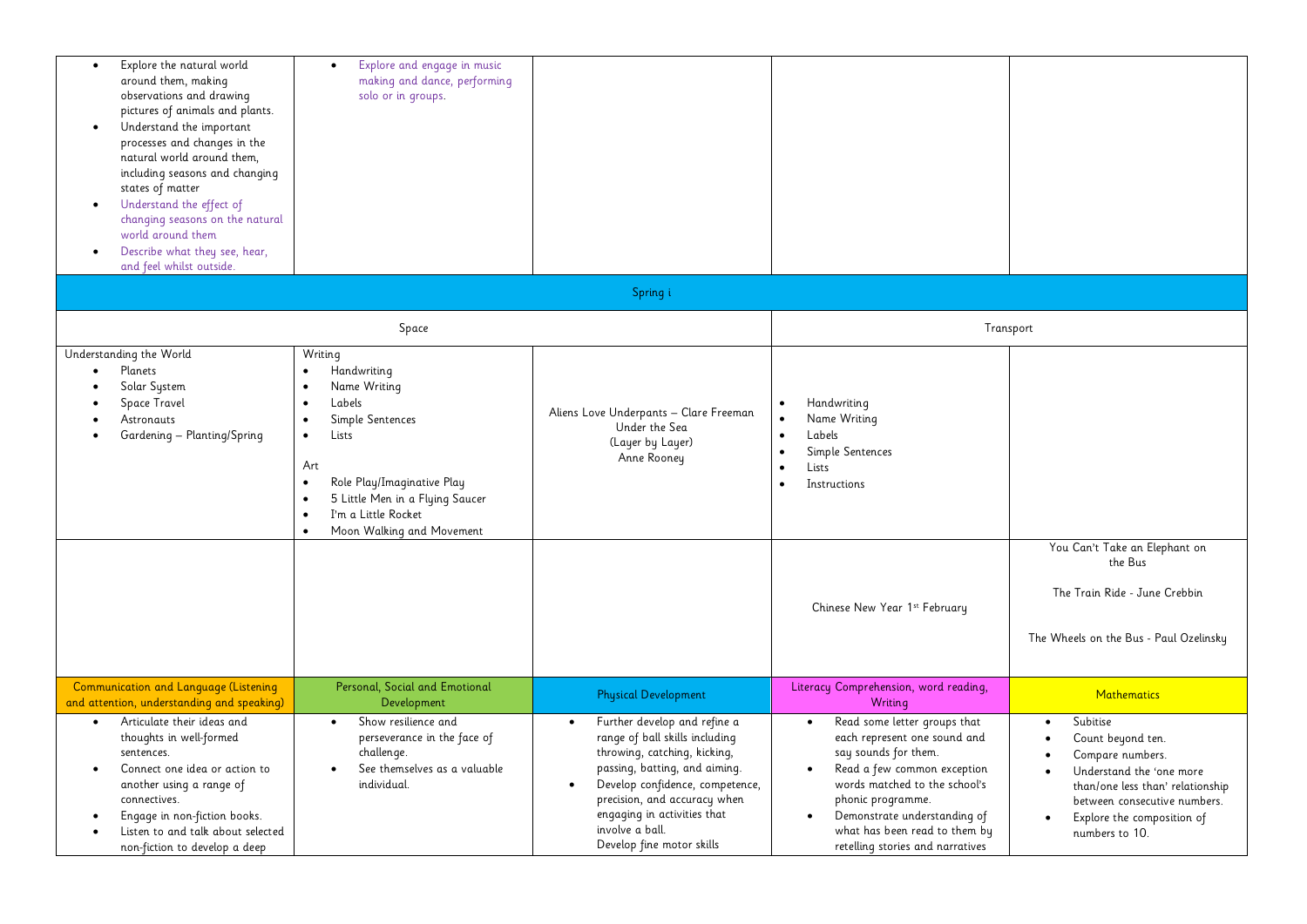| familiarity with new knowledge<br>and vocabulary.<br>Participate in small group, class<br>and one-to-one discussions,<br>offering their own ideas, using<br>recently introduced vocabulary.<br>Express their ideas and feelings<br>about their experiences using full<br>sentences, including use of past,<br>present and future tenses and<br>making use of conjunctions, with<br>modelling and support from<br>their teacher.<br>Learn new vocabulary<br>Use new vocabulary through the<br>day |                                                                                                                        |                                                               | using their own words and<br>recently introduced vocabulary.<br>Anticipate (where appropriate)<br>key events in stories.<br>Use and understand recently<br>$\bullet$<br>introduced vocabulary during<br>discussions about stories, non-<br>fiction, rhymes and poems and<br>during role play.<br>Say a sound for each letter in<br>the alphabet and at least 10<br>digraphs.<br>Read words consistent with their<br>phonic knowledge by sound-<br>blending.<br>Read aloud simple sentences and<br>$\bullet$<br>books that are consistent with<br>their phonic knowledge,<br>including some common<br>exception words.<br>Write recognisable letters, most<br>of which are correctly formed.<br>Spell words by identifying<br>sounds in them and representing<br>the sounds with a letter or<br>letters. |                                                                                                    |
|--------------------------------------------------------------------------------------------------------------------------------------------------------------------------------------------------------------------------------------------------------------------------------------------------------------------------------------------------------------------------------------------------------------------------------------------------------------------------------------------------|------------------------------------------------------------------------------------------------------------------------|---------------------------------------------------------------|---------------------------------------------------------------------------------------------------------------------------------------------------------------------------------------------------------------------------------------------------------------------------------------------------------------------------------------------------------------------------------------------------------------------------------------------------------------------------------------------------------------------------------------------------------------------------------------------------------------------------------------------------------------------------------------------------------------------------------------------------------------------------------------------------------|----------------------------------------------------------------------------------------------------|
| Understanding the World                                                                                                                                                                                                                                                                                                                                                                                                                                                                          | <b>Expressive Arts and Design</b>                                                                                      | <b>Religious Education</b>                                    | Phonics                                                                                                                                                                                                                                                                                                                                                                                                                                                                                                                                                                                                                                                                                                                                                                                                 | Vocabulary                                                                                         |
| Recognise some environments<br>$\bullet$<br>that are different to the one in<br>which they live.<br>Similarities and differences<br>$\bullet$<br>between the natural world<br>around them and contrasting<br>environments, drawing on their<br>experiences and what has been<br>read in class<br>Understand the past through<br>settings, characters and events<br>encountered in books read in<br>class and storytelling.                                                                       | Return to and build on their<br>previous learning, refining ideas<br>and developing their ability to<br>represent them | $\bullet$                                                     | Phase 3<br>Phoneme/grapheme correspondence<br>$\bullet$<br>Blending and segmenting<br>words/captions using taught letters                                                                                                                                                                                                                                                                                                                                                                                                                                                                                                                                                                                                                                                                               |                                                                                                    |
|                                                                                                                                                                                                                                                                                                                                                                                                                                                                                                  |                                                                                                                        | Spring ii                                                     |                                                                                                                                                                                                                                                                                                                                                                                                                                                                                                                                                                                                                                                                                                                                                                                                         |                                                                                                    |
|                                                                                                                                                                                                                                                                                                                                                                                                                                                                                                  |                                                                                                                        | Explorers of Land and Sea                                     |                                                                                                                                                                                                                                                                                                                                                                                                                                                                                                                                                                                                                                                                                                                                                                                                         |                                                                                                    |
|                                                                                                                                                                                                                                                                                                                                                                                                                                                                                                  |                                                                                                                        |                                                               |                                                                                                                                                                                                                                                                                                                                                                                                                                                                                                                                                                                                                                                                                                                                                                                                         |                                                                                                    |
| Understanding the World<br>Seaside Towns<br>$\bullet$<br>(Scarborough/Darlington)                                                                                                                                                                                                                                                                                                                                                                                                                |                                                                                                                        | Art<br>Textiles<br>Responding to Music and Songs<br>$\bullet$ |                                                                                                                                                                                                                                                                                                                                                                                                                                                                                                                                                                                                                                                                                                                                                                                                         | Pirates Love Underpants - Clare Freeman<br>Open Very Carefully:<br>A Book With Bite - Nick Bromley |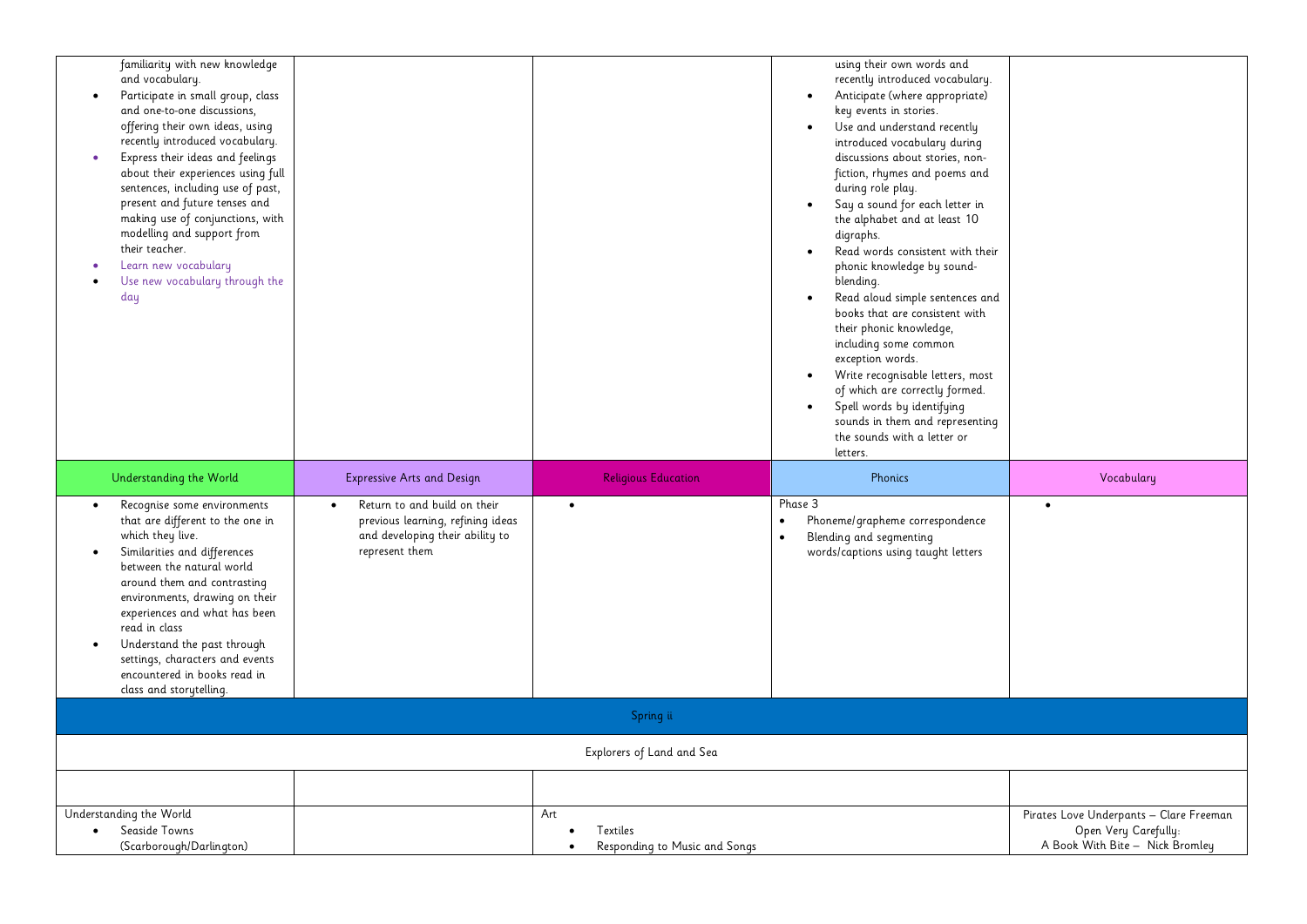| Sea Creatures - Rock Pools<br>$\bullet$<br>Marine Life<br>Visit to Sea Life Centre<br>Seaside Holidays in the Past and<br>Present                                                                                                                                                                                                                                                                                                                                                                                                                                                                                                                                                               | Pancake Day 1st March                                                                                                        | Seaside Songs, Instruments and Music                                                                                                                                                                                                                                                                                                            |                                                                                                                                                                                                                                                                                                                                                                                                                                                                                                                                                                                                                                                                                                                                                                                                                                                                                                                                                                                                            | Where's the Starfish-Barroux<br>The Storm Whale - Benji Davies<br>The Lion Inside- Rachel Bright<br>Illustrated Traditional Stories - Sara<br>Gianassi<br>Under The Sea - Kate Riggs<br>Seaside Poems - Jill Bennett        |
|-------------------------------------------------------------------------------------------------------------------------------------------------------------------------------------------------------------------------------------------------------------------------------------------------------------------------------------------------------------------------------------------------------------------------------------------------------------------------------------------------------------------------------------------------------------------------------------------------------------------------------------------------------------------------------------------------|------------------------------------------------------------------------------------------------------------------------------|-------------------------------------------------------------------------------------------------------------------------------------------------------------------------------------------------------------------------------------------------------------------------------------------------------------------------------------------------|------------------------------------------------------------------------------------------------------------------------------------------------------------------------------------------------------------------------------------------------------------------------------------------------------------------------------------------------------------------------------------------------------------------------------------------------------------------------------------------------------------------------------------------------------------------------------------------------------------------------------------------------------------------------------------------------------------------------------------------------------------------------------------------------------------------------------------------------------------------------------------------------------------------------------------------------------------------------------------------------------------|-----------------------------------------------------------------------------------------------------------------------------------------------------------------------------------------------------------------------------|
|                                                                                                                                                                                                                                                                                                                                                                                                                                                                                                                                                                                                                                                                                                 | Shrove Tuesday<br>Mother's Day                                                                                               | Lent 2022 will begin on Wednesday, 2 March and ends on Thursday, 14 April                                                                                                                                                                                                                                                                       |                                                                                                                                                                                                                                                                                                                                                                                                                                                                                                                                                                                                                                                                                                                                                                                                                                                                                                                                                                                                            | Easter 17th April                                                                                                                                                                                                           |
| Communication and Language (Listening<br>and attention, understanding and speaking)                                                                                                                                                                                                                                                                                                                                                                                                                                                                                                                                                                                                             | Personal, Social and Emotional<br>Development                                                                                | <b>Physical Development</b>                                                                                                                                                                                                                                                                                                                     | Literacy Comprehension, word reading,<br>Writing                                                                                                                                                                                                                                                                                                                                                                                                                                                                                                                                                                                                                                                                                                                                                                                                                                                                                                                                                           | <b>Mathematics</b>                                                                                                                                                                                                          |
| Describe events in some detail<br>Use talk to help work out<br>$\bullet$<br>problems and organise thinking<br>and activities explain how things<br>work and why they might<br>happen.<br>Offer explanations for why<br>things might happen, making<br>use of recently introduced<br>vocabulary from stories, non-<br>fiction, rhymes and poems when<br>appropriate.<br>Comment on images of familiar<br>situations in the past.<br>Compare and contrast<br>characters from stories,<br>including figures from the past.<br>Listen carefully to rhymes and<br>songs, paying attention to how<br>they sound.<br>Learn rhymes, poems, and<br>songs.<br>Use new vocabulary in different<br>contexts | Show resilience and<br>$\bullet$<br>perseverance in the face of<br>challenge.<br>See themselves as a valuable<br>individual. | Know and talk about the<br>$\bullet$<br>different factors that support<br>their overall health and<br>wellbeing: regular physical<br>activity, healthy eating, tooth-<br>brushing, sensible amounts of<br>'screen time', having a good<br>sleep routine, being a safe<br>pedestrian.<br>Develop fine motor skills<br>Develop gross motor skills | Read simple phrases and<br>$\bullet$<br>sentences made up of words<br>with known letter-sound<br>correspondences and, where<br>necessary, a few exception<br>words.<br>Re-read these books to build up<br>their confidence in word reading,<br>their fluency and their<br>understanding and enjoyment.<br>Demonstrate understanding of<br>what has been read to them by<br>retelling stories and narratives<br>using their own words and<br>recently introduced vocabulary.<br>Anticipate (where appropriate)<br>key events in stories.<br>Use and understand recently<br>introduced vocabulary during<br>discussions about stories, non-<br>fiction, rhymes and poems and<br>during role play.<br>Say a sound for each letter in<br>the alphabet and at least 10<br>digraphs.<br>Read words consistent with their<br>phonic knowledge by sound-<br>blending.<br>Read aloud simple sentences and<br>books that are consistent with<br>their phonic knowledge,<br>including some common<br>exception words. | Subitise<br>$\bullet$<br>Count beyond ten.<br>Compare numbers.<br>Understand the 'one more<br>than/one less than' relationship<br>between consecutive numbers.<br>Explore the composition of<br>$\bullet$<br>numbers to 10. |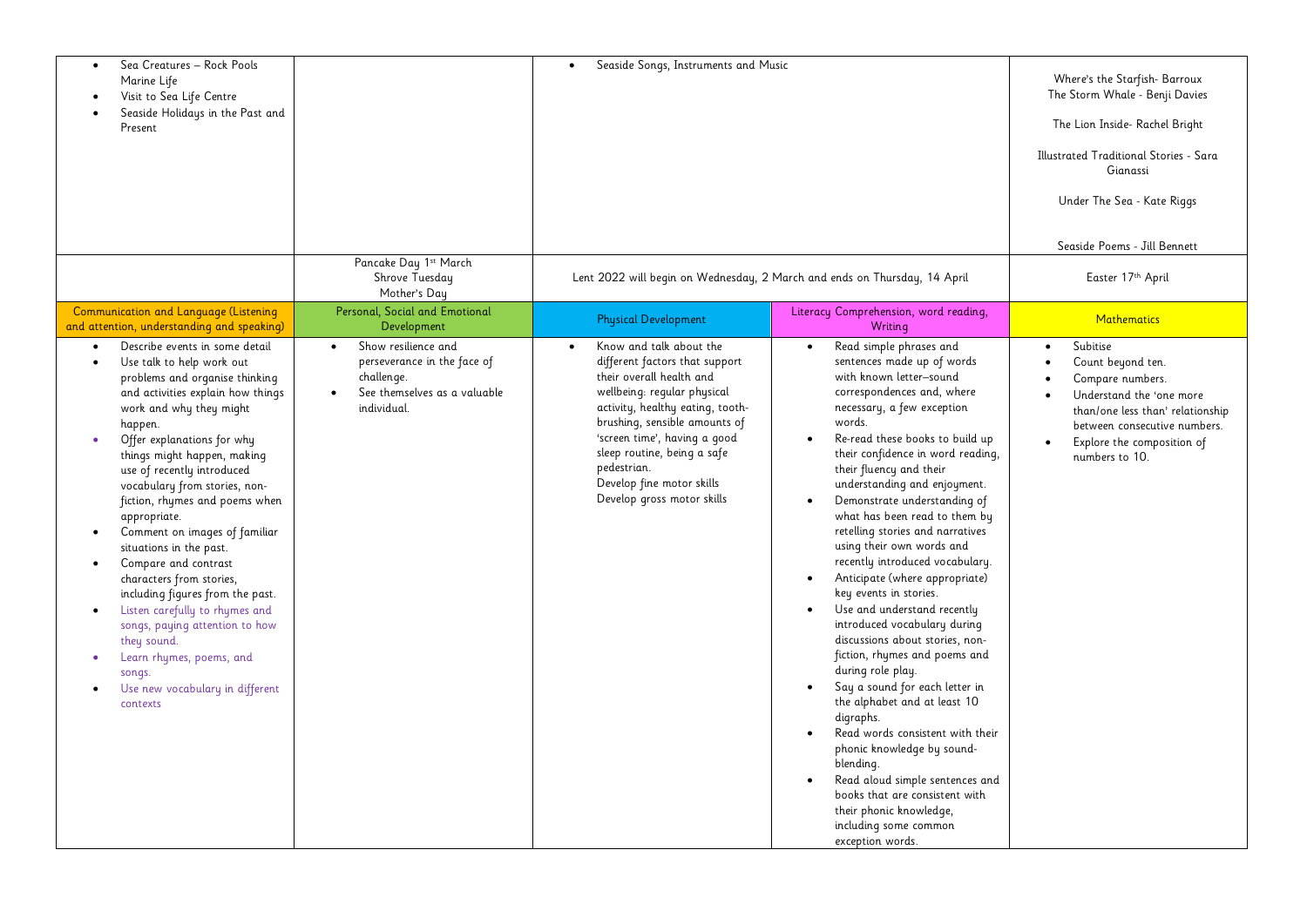|                                                                                                                                                                                                                                                                                                                                                                   |                                                                                                                                                                                                                                      |                                                                                                                                                                                                                                                                                                                                                                                                                                                                                 | Write recognisable letters, most<br>of which are correctly formed.<br>Spell words by identifying<br>sounds in them and representing<br>the sounds with a letter or<br>letters.                                                                              |                                                                                                                                                                                                                                                                                                                                                                              |  |  |
|-------------------------------------------------------------------------------------------------------------------------------------------------------------------------------------------------------------------------------------------------------------------------------------------------------------------------------------------------------------------|--------------------------------------------------------------------------------------------------------------------------------------------------------------------------------------------------------------------------------------|---------------------------------------------------------------------------------------------------------------------------------------------------------------------------------------------------------------------------------------------------------------------------------------------------------------------------------------------------------------------------------------------------------------------------------------------------------------------------------|-------------------------------------------------------------------------------------------------------------------------------------------------------------------------------------------------------------------------------------------------------------|------------------------------------------------------------------------------------------------------------------------------------------------------------------------------------------------------------------------------------------------------------------------------------------------------------------------------------------------------------------------------|--|--|
| Understanding the World                                                                                                                                                                                                                                                                                                                                           | <b>Expressive Arts and Design</b>                                                                                                                                                                                                    | <b>Religious Education</b>                                                                                                                                                                                                                                                                                                                                                                                                                                                      | Phonics                                                                                                                                                                                                                                                     | Vocabulary                                                                                                                                                                                                                                                                                                                                                                   |  |  |
| Understand that some places are<br>special to members of their<br>community.<br>Describe immediate<br>environments<br>Similarities and difference<br>between different religious and<br>cultural communities<br>Explain similarities and<br>differences between life in this<br>country and life in other<br>countries.<br>Draw information from a simple<br>map. | Create collaboratively sharing<br>ideas, resources, and skills.                                                                                                                                                                      | $\bullet$                                                                                                                                                                                                                                                                                                                                                                                                                                                                       | Phase 3<br>Phoneme/grapheme<br>correspondence<br>Blending and Segmenting<br>words/captions using taught<br>letters                                                                                                                                          | $\bullet$                                                                                                                                                                                                                                                                                                                                                                    |  |  |
| Summer i                                                                                                                                                                                                                                                                                                                                                          |                                                                                                                                                                                                                                      |                                                                                                                                                                                                                                                                                                                                                                                                                                                                                 |                                                                                                                                                                                                                                                             |                                                                                                                                                                                                                                                                                                                                                                              |  |  |
|                                                                                                                                                                                                                                                                                                                                                                   | Animals (Farm)                                                                                                                                                                                                                       |                                                                                                                                                                                                                                                                                                                                                                                                                                                                                 | Growing and Planting                                                                                                                                                                                                                                        |                                                                                                                                                                                                                                                                                                                                                                              |  |  |
| Understanding the World<br>Domestic/Wild animals<br>Woodlands/Parks/Gardens<br>Sorting/comparing local area animals<br>to animals from other countries<br>(Africa)<br>Nocturnal animals<br>Farm Animal Babies<br>Adult/Young<br>Animal Food Products: milk, cheese,<br>butter, eggs<br>Garden - Summer Harvest Duckling<br>Eggs                                   | Writing<br>Handwriting<br>Name Writing<br>Labels<br>Simple Sentences<br>Lists<br>Instructions<br>Narrative/recount<br>Art<br>Collage<br>$\bullet$<br>Responding to Music and Songs<br>Animal Songs, Instruments and Music<br>Enquiry | Understanding the World<br>Plant Growth - Growing bulbs<br>Plants in the school environment and<br>contrasting environments<br>(Park/Nature Reserve)<br>Wildflowers and Plants<br>$\bullet$<br>What do plants need to grow?<br>$\bullet$<br>Plant Growth - Planting Seeds<br>$\bullet$<br>(vegetables)<br>Growth, decay and changes over time:<br>$\bullet$<br>Seed, seedling, plant, decay<br>Conditions needed for seed growth.<br>$\bullet$<br>Garden - Harvest<br>$\bullet$ | Writing<br>Handwriting<br>Name Writing<br>Labels<br>$\bullet$<br>Simple Sentences<br>Lists<br>Instructions<br>$\bullet$<br>Narrative/recount<br>Art<br>$\bullet$<br>Sculpting<br>Responding to Music and Songs Plant<br>Growth Songs, Instruments and Music | Sam's Sandwich - David Pelham<br>Cottonwool Colin - Jeanne Willis<br>Biscuit Bear - Mini Grey<br>Oliver's Vegetables - Vivian French<br>Farmer Duck - Martin Wadell<br>Jack and the Beanstalk<br>Anywhere Farm - Phyllis Root<br>Old Mikamba Had a Farm - Rachel Isadora<br>National Trust: Look and Say<br>What You See on the Farm<br>How do Flowers Grow?<br>Katie Daynes |  |  |
| Communication and Language (Listening<br>and attention, understanding and speaking)                                                                                                                                                                                                                                                                               | Personal, Social and Emotional<br>Development                                                                                                                                                                                        | <b>Physical Development</b>                                                                                                                                                                                                                                                                                                                                                                                                                                                     | Literacy Comprehension, word reading,<br>Writing                                                                                                                                                                                                            | <b>Mathematics</b>                                                                                                                                                                                                                                                                                                                                                           |  |  |
| Listen to and talk about stories<br>to build familiarity and<br>understanding.<br>Engage in non-fiction books.<br>Listen to and talk about selected<br>non-fiction to develop a deep                                                                                                                                                                              | Identify and moderate their own<br>$\bullet$<br>feelings socially and emotionally.<br>Think about the perspectives of<br>others.                                                                                                     | Combine different movements<br>$\bullet$<br>with ease and fluency<br>Develop the foundations of a<br>$\bullet$<br>handwriting style which is fast,<br>accurate and efficient.<br>Develop fine motor skills                                                                                                                                                                                                                                                                      | Form lower-case and capital<br>$\bullet$<br>letters correctly.<br>Spell words by identifying the<br>sounds and then writing the<br>sound with letter/s.                                                                                                     | Compose and decompose shapes<br>so that children recognise a<br>shape can have other shapes<br>within it, just as numbers can.<br>Automatically recall number<br>bonds for numbers 0-10.                                                                                                                                                                                     |  |  |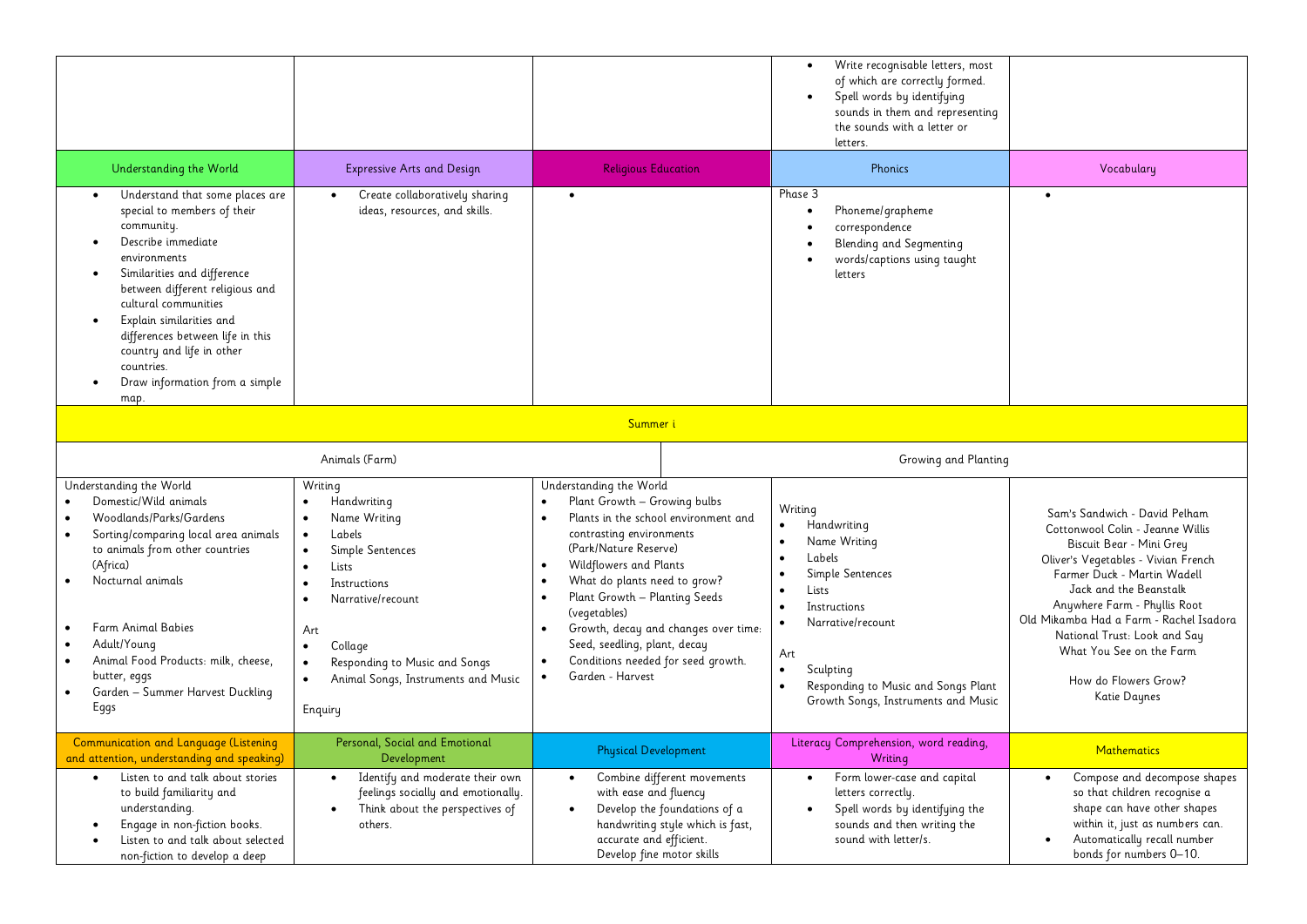| familiarity with new knowledge<br>and vocabulary.<br>Offer explanations for why<br>things might happen, making<br>use of recently introduced<br>vocabulary from stories, non-<br>fiction, rhymes and poems when<br>appropriate.<br>Express their ideas and feelings<br>about their experiences using full<br>sentences, including use of past,<br>present and future tenses and<br>making use of conjunctions, with<br>modelling and support from<br>their teacher.<br>Use new vocabulary in different<br>contexts |                                                                                                                                                                | Develop gross motor skills | Demonstrate understanding of<br>what has been read to them by<br>retelling stories and narratives<br>using their own words and<br>recently introduced vocabulary.<br>Anticipate (where appropriate)<br>key events in stories.<br>Use and understand recently<br>$\bullet$<br>introduced vocabulary during<br>discussions about stories, non-<br>fiction, rhymes and poems and<br>during role play.<br>Read words consistent with their<br>phonic knowledge by sound-<br>blending.<br>Read aloud simple sentences and<br>$\bullet$<br>books that are consistent with<br>their phonic knowledge,<br>including some common<br>exception words.<br>Write simple phrases and<br>sentences that can be read by |                                                                                                                                                 |  |  |  |
|--------------------------------------------------------------------------------------------------------------------------------------------------------------------------------------------------------------------------------------------------------------------------------------------------------------------------------------------------------------------------------------------------------------------------------------------------------------------------------------------------------------------|----------------------------------------------------------------------------------------------------------------------------------------------------------------|----------------------------|----------------------------------------------------------------------------------------------------------------------------------------------------------------------------------------------------------------------------------------------------------------------------------------------------------------------------------------------------------------------------------------------------------------------------------------------------------------------------------------------------------------------------------------------------------------------------------------------------------------------------------------------------------------------------------------------------------|-------------------------------------------------------------------------------------------------------------------------------------------------|--|--|--|
| Understanding the World                                                                                                                                                                                                                                                                                                                                                                                                                                                                                            | <b>Expressive Arts and Design</b>                                                                                                                              | <b>Religious Education</b> | others.<br>Phonics                                                                                                                                                                                                                                                                                                                                                                                                                                                                                                                                                                                                                                                                                       | Vocabulary                                                                                                                                      |  |  |  |
| Explore the natural world<br>around them.<br>Draw information from a simple<br>map.<br>Similarities and differences<br>between the natural world<br>around them and contrasting<br>environments<br>Understand the important<br>$\bullet$<br>processes and changes in the<br>natural world around them,<br>including seasons and changing<br>states of matter                                                                                                                                                       | Listen attentively, move to and<br>talk about music, expressing<br>their feelings and responses.                                                               | $\bullet$                  | Phase 3<br>Phoneme/grapheme<br>$\bullet$<br>correspondence<br>Blending and segmenting<br>words/captions using taught<br>letters                                                                                                                                                                                                                                                                                                                                                                                                                                                                                                                                                                          | $\bullet$                                                                                                                                       |  |  |  |
|                                                                                                                                                                                                                                                                                                                                                                                                                                                                                                                    | Summer ii                                                                                                                                                      |                            |                                                                                                                                                                                                                                                                                                                                                                                                                                                                                                                                                                                                                                                                                                          |                                                                                                                                                 |  |  |  |
|                                                                                                                                                                                                                                                                                                                                                                                                                                                                                                                    | Minibeasts                                                                                                                                                     |                            |                                                                                                                                                                                                                                                                                                                                                                                                                                                                                                                                                                                                                                                                                                          |                                                                                                                                                 |  |  |  |
| Understanding the World<br>Mini Beast Exploration<br>$\bullet$<br>Frog Life Cycle<br>Caterpillars - Butterfly Life<br>Cycle<br>Gardening                                                                                                                                                                                                                                                                                                                                                                           | Writing<br>Handwriting<br>$\bullet$<br>Name Writing<br>$\bullet$<br>Labels<br>$\bullet$<br>Simple Sentences<br>$\bullet$<br>Lists<br>Instructions<br>$\bullet$ |                            | Handwriting<br>Name Writing<br>$\bullet$<br>Labels<br>$\bullet$<br>Simple Sentences<br>$\bullet$<br>Lists<br>$\bullet$<br>Instructions<br>$\bullet$<br>Narrative/recount                                                                                                                                                                                                                                                                                                                                                                                                                                                                                                                                 | Not a Stick - Antoinette Portis<br>The Bad-Tempered Ladybird<br>Eric Carle<br>The Very Hungry Caterpillar - Eric Carle<br>Spiders - Laura Marsh |  |  |  |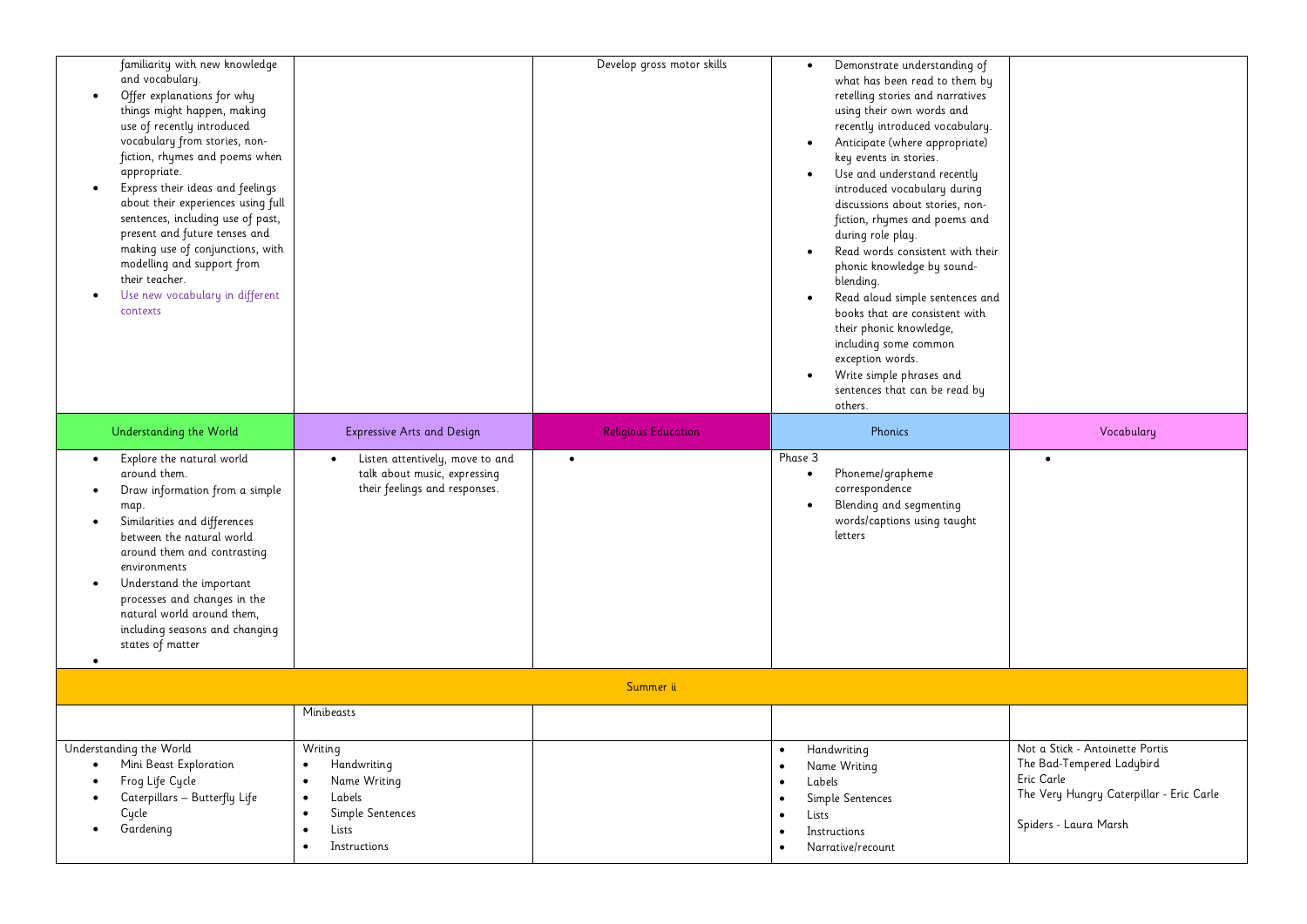|                                                                                                                                                                                                                                                                                                                                                                                                                                                                                                                                                                                                   | Narrative/recount<br>Enquiry<br>Do baby animals look the same<br>1)<br>as adult animals?<br>How can I explore the life cycle<br>(2)<br>of a butterfly?<br>How can I order and compare<br>3)<br>baby animals?<br>How can I learn the names of<br>4)<br>adult and baby animals?<br>How can I observe how animals<br>5)<br>change as they grow?<br>How do baby animals learn?<br>6)                                                                                                     | Active Week                                                                                                                                                              |                                                                                                                                                                                                                                                                                                                                                                                                                                                                                                                                                                                                                                                                                                                                                                                                                                                                                                                                                                         |                                                                                                                                                                                                                             |
|---------------------------------------------------------------------------------------------------------------------------------------------------------------------------------------------------------------------------------------------------------------------------------------------------------------------------------------------------------------------------------------------------------------------------------------------------------------------------------------------------------------------------------------------------------------------------------------------------|--------------------------------------------------------------------------------------------------------------------------------------------------------------------------------------------------------------------------------------------------------------------------------------------------------------------------------------------------------------------------------------------------------------------------------------------------------------------------------------|--------------------------------------------------------------------------------------------------------------------------------------------------------------------------|-------------------------------------------------------------------------------------------------------------------------------------------------------------------------------------------------------------------------------------------------------------------------------------------------------------------------------------------------------------------------------------------------------------------------------------------------------------------------------------------------------------------------------------------------------------------------------------------------------------------------------------------------------------------------------------------------------------------------------------------------------------------------------------------------------------------------------------------------------------------------------------------------------------------------------------------------------------------------|-----------------------------------------------------------------------------------------------------------------------------------------------------------------------------------------------------------------------------|
| Communication and Language (Listening<br>and attention, understanding and speaking)<br>Retell the story once they have<br>developed a deep familiarity<br>with the text; some as exact<br>repetition and some in their own<br>words.<br>Use new vocabulary in different<br>$\bullet$<br>contexts.<br>Express their ideas and feelings<br>$\bullet$<br>about their experiences using full<br>sentences, including use of past,<br>present and future tenses and<br>making use of conjunctions, with<br>modelling and support from<br>their teacher.<br>Use new vocabulary in different<br>contexts | Personal, Social and Emotional<br>Development<br>Show sensitivity to their own<br>$\bullet$<br>and to others' needs<br>Be confident to try new<br>$\bullet$<br>activities and show<br>independence, resilience and<br>perseverance in the face of<br>challenge<br>Give focused attention to what<br>$\bullet$<br>the teacher says, responding<br>appropriately even when<br>engaged in activity, and show<br>an ability to follow instructions<br>involving several ideas or actions | <b>Physical Development</b><br>Confidently and safely use a<br>range of large and small<br>apparatus indoors and outside<br>and in a group.<br>Develop fine motor skills | Literacy Comprehension, word reading,<br>Writing<br>Write short sentences with<br>$\bullet$<br>words with known letter-sound<br>correspondences using a capital<br>letter and full stop.<br>Re-read what they have written<br>$\bullet$<br>to check that it makes sense.<br>Demonstrate understanding of<br>what has been read to them by<br>retelling stories and narratives<br>using their own words and<br>recently introduced vocabulary.<br>Anticipate (where appropriate)<br>$\bullet$<br>key events in stories.<br>Use and understand recently<br>introduced vocabulary during<br>discussions about stories, non-<br>fiction, rhymes and poems and<br>during role play.<br>Read words consistent with their<br>phonic knowledge by sound-<br>blending.<br>Read aloud simple sentences and<br>books that are consistent with<br>their phonic knowledge,<br>including some common<br>exception words.<br>Write simple phrases and<br>sentences that can be read by | <b>Mathematics</b><br>Compose and decompose shapes<br>so that children recognise a<br>shape can have other shapes<br>within it, just as numbers can.<br>Automatically recall number<br>$\bullet$<br>bonds for numbers 0-10. |
| Understanding the World                                                                                                                                                                                                                                                                                                                                                                                                                                                                                                                                                                           | <b>Expressive Arts and Design</b>                                                                                                                                                                                                                                                                                                                                                                                                                                                    | <b>Religious Education</b>                                                                                                                                               | others.<br>Phonics                                                                                                                                                                                                                                                                                                                                                                                                                                                                                                                                                                                                                                                                                                                                                                                                                                                                                                                                                      | Vocabulary                                                                                                                                                                                                                  |